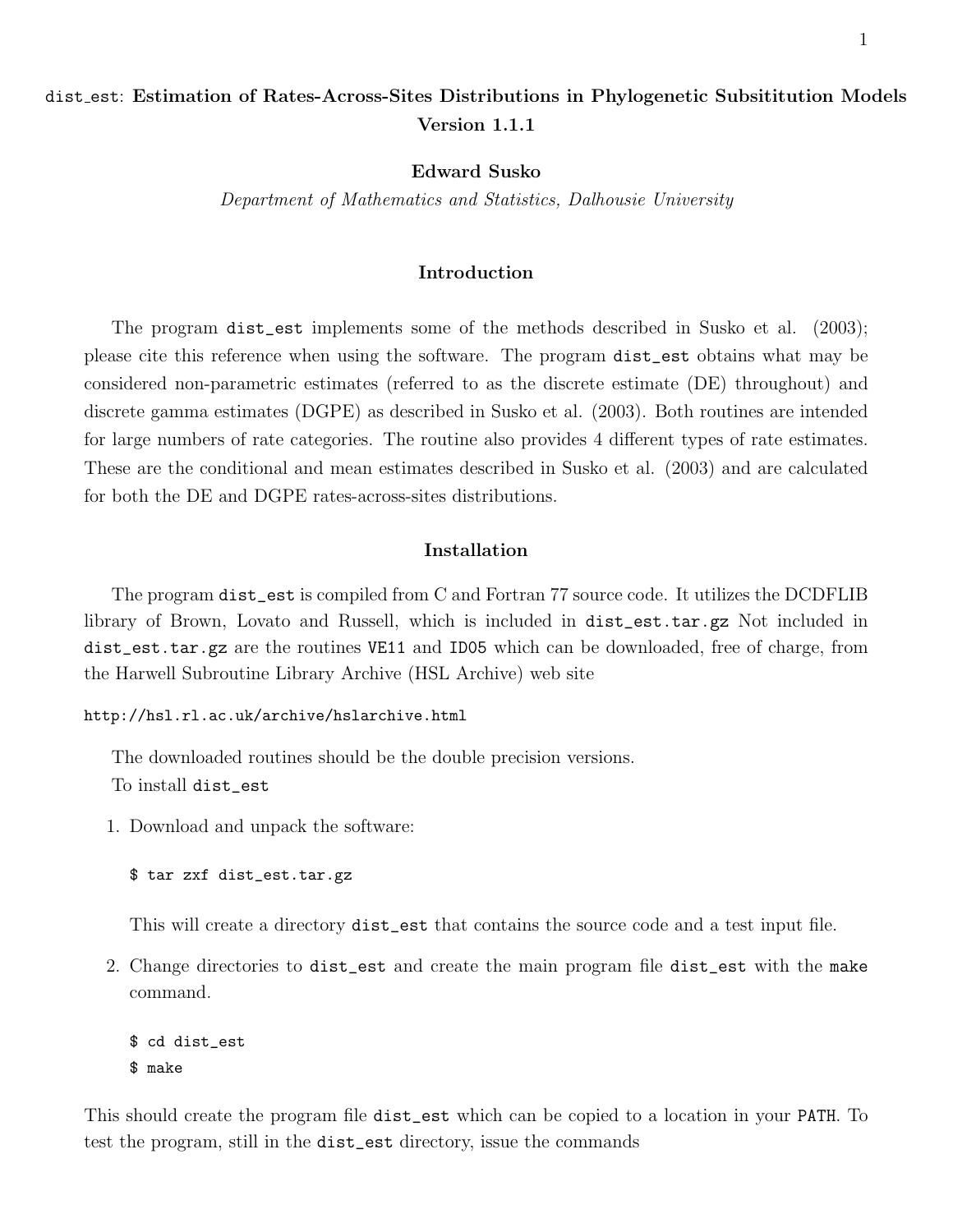#### \$ ./dist\_est hsp70.ctl

The output should be comparable to the output in hsp70.out in the same directory.

The source code has been compiled and tested using gcc and gfortran (versions 4.2.3) on an Ubuntu Linux distribution (Release 8.04). While the program has not been tested on another platform, it should compile under any Linux distribution as well as Mac OS X, assuming they have a fortran compiler installed.

## Rate Distribution Estimation

The routine dist est calculates both the DE rate-across-sites distribution and the  $\alpha$  value for the corresponding DGPE rate distribution. It is called at the command line with

```
$ dist_est controlfile
$ dist_est hsp70.ctl
DE log-likelihood -9.9459903780e+03
5.4365310054e-01 -9.9566466337e+03 -6.9495999366e-06
DGPE log-likelihood -9.9566466337e+03 (alpha=0.54365)
```
Here -9.9459903780e+03 is the log likelihood for the DE rate distribution. Output after this line relates to the DGPE rate estimate. The next line gives the  $\alpha$  estimate, log likelihood and derivative of the log-likelihood for the DGPE estimate. The derivative should be close to 0.0 if the algorithm has converged.

The rates and weights for the DE rate distribution are output to the file DE.dat. For instance in the example, the first few lines of this file were

```
0.0000000000000000e+00 9.2538948254778958e-02
1.0000000000000001e-01 2.3335981671868214e-01
2.0000000000000001e-01 0.0000000000000000e+00
2.9999999999999999e-01 1.8597685460683272e-01
4.0000000000000002e-01 8.7872132973107392e-02
...
```
The control file, hsp70.ctl specified that there were to be 101 rates in the rate distribution with an upper bound of 10.0 (see the Input section below). Thus the rates, which are given in the first column of the file, are  $0.0, 0.1, 0.2, \ldots$ . The second column gives the weights, or the estimates of the probabilities that a site will have these rates. For instance, the estimate of the probability that a site will have rate 0.1 is 0.23.

# Rate Estimation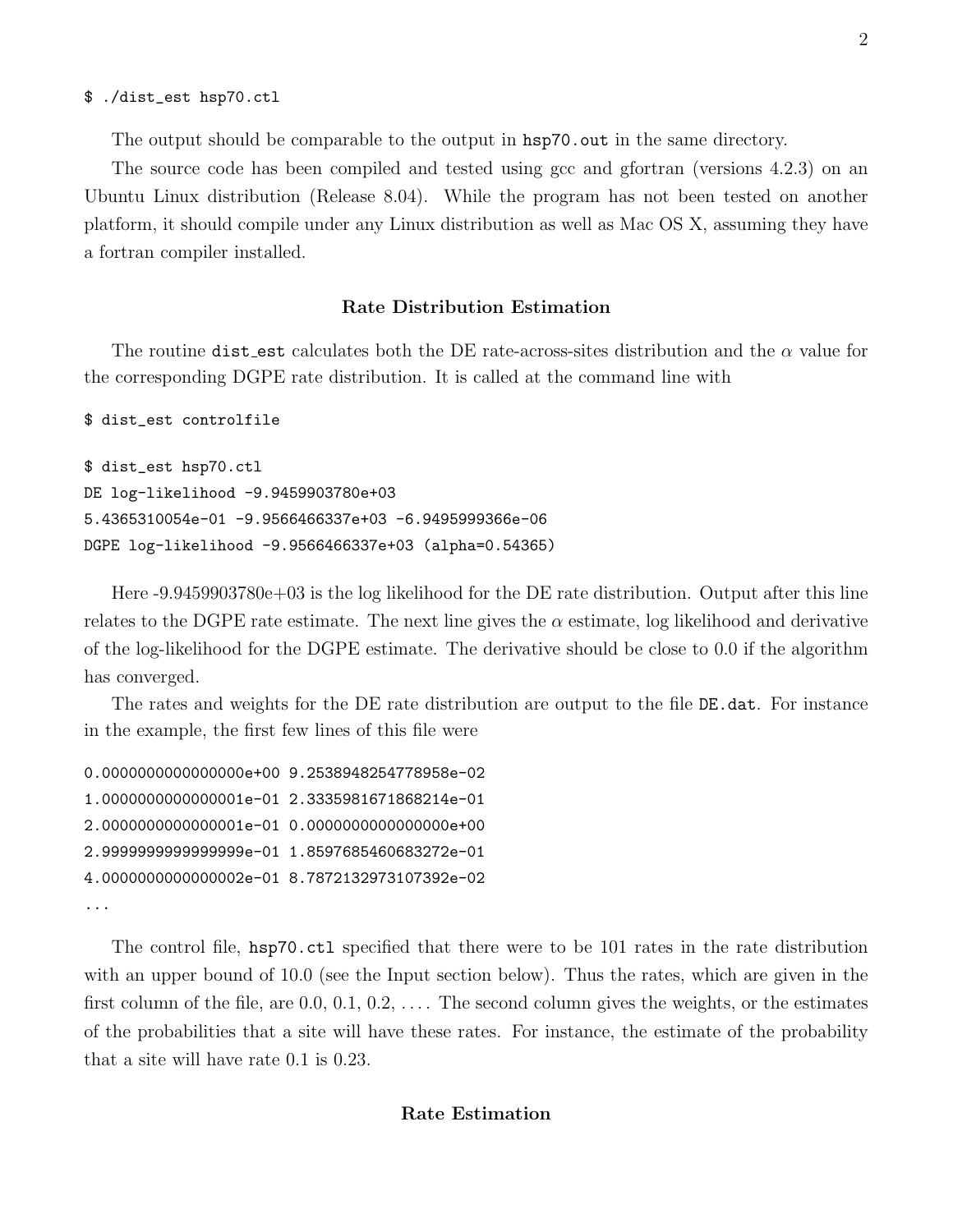The routine dist\_est also calculates rate estimates for the DGPE or DE rate estimates. The file rate\_est.dat contains these. The *i*th row of the file gives the estimates for the *i*th site in the alignment. Each row contains four different rate estimates for the same rate. These are ordered as

DE conditional mode DE conditional mean DGPE conditional mode DGPE conditional mean

In the example, the first few lines of this file were

1.200000 0.918332 0.700000 0.846984 0.300000 0.287151 0.200000 0.364639 0.100000 0.152346 0.000000 0.118395 0.100000 0.203509 0.100000 0.246088

#### Input

The program can be run at the command line with the command

## \$ dist\_est controlfile

All input to the routine is through a main control file, controlfile. The control file is similar in format to the control files used by the programs baseml and codeml in the PAML package (Yang 1997, 2007). For instance, the model variable specifies the substitution model and gives a subset of the models available in PAML, with the same numbering scheme. As a running example, consider the test file, hsp70.ctl

```
treefile = hsp70.fitchml.tre * treefile
seqfile = hsp70.dat * sequence data
nchar = 20 * amino acid data
model = 3 * empirical + F
aaRatefile = jones.dat * JTT substitution model
nrate = 101 * number of rates
ub = 10.0 * upper bound for rates
```
As with PAML control files, blank lines are allowed and all text following a '\*' till the end of a line is treated as a comment. The word on the left of an equal sign gives a control variable and the word on the right gives the value of that variable. Spaces are required on both side of an equal sign. The order of variables is unimportant. The control variables are as follows. All variables not indicated as optional are required.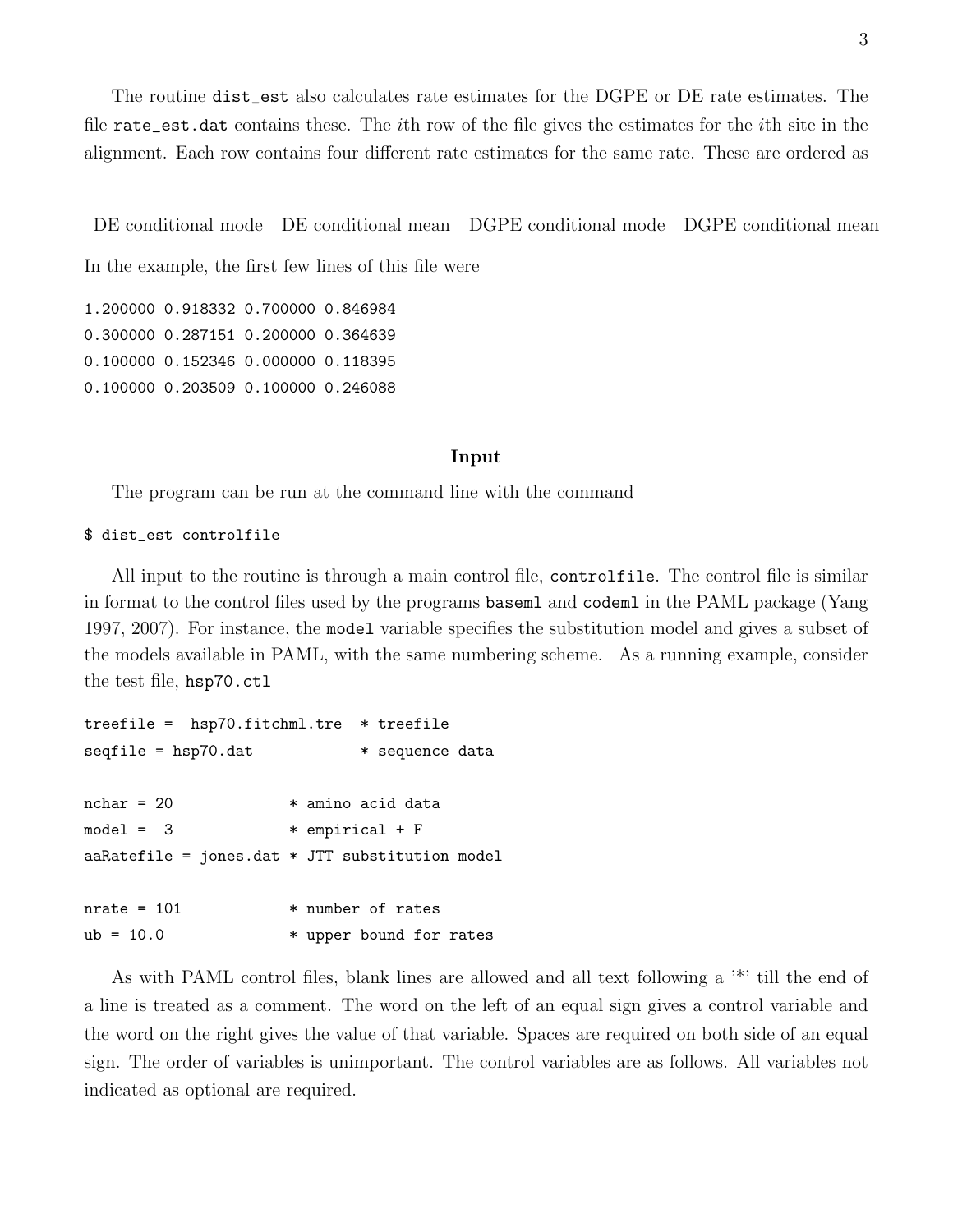treefile: The name of a file containing the tree of interest. This might, for instance, be the ML tree. Packages such as PHYLIP (Felsenstein, 1989, 2004), TREE-PUZZLE (Schmidt et al. 2002) and PAML (Yang 1997, 2007) can be used to obtain these.

The tree should conform to the Newick standard. The programs in PHYLIP (Felsenstein, 1989, 2004), TREE-PUZZLE (Schmidt et al. 2002) and PAML (Yang 1997, 2007), which can be used to obtain ML estimates of edge-lengths for the models described here, will output trees in this format. A discussion of this standard as implemented in PHYLIP is given at

http://evolution.genetics.washington.edu/phylip/newicktree.html

and a more formal description is available at

```
http://evolution.genetics.washington.edu/phylip/newick_doc.html
```
Allowable features of the Newick standard that will likely create difficulties are:

- 1. Quoted labels.
- 2. Nested use of the characters '[' and/or ']' in comments. The characters '[' and ']' can only be used to delimit comments and cannot be used within comments.
- 3. Long leaf labels. A limit of 10 non-null characters is allowed for leaf names.
- 4. Underscores are not converted to blanks.
- seqfile: This is the name of the file containing the sequence alignment. The file should conform to the requirements of the PHYLIP package (Felsenstein, 1989, 2004). Sequence names should be 10 characters long and padded by blanks. The names should match the names used in the input treefile. Input can be either interleaved or sequential with one caveat: The lines 2 through  $m + 2$ , where m is the number of taxa, must contain the name of taxa followed by sequence data. For instance the start of a sequence file might be

```
6 3414
Homsa ANLLLLIVPI LI...
Phovi INIISLIIPI LL...
...
but not
6 3414
Homsa
ANLLLLIVPI LI...
Phovi
INIISLIIPI LL...
...
```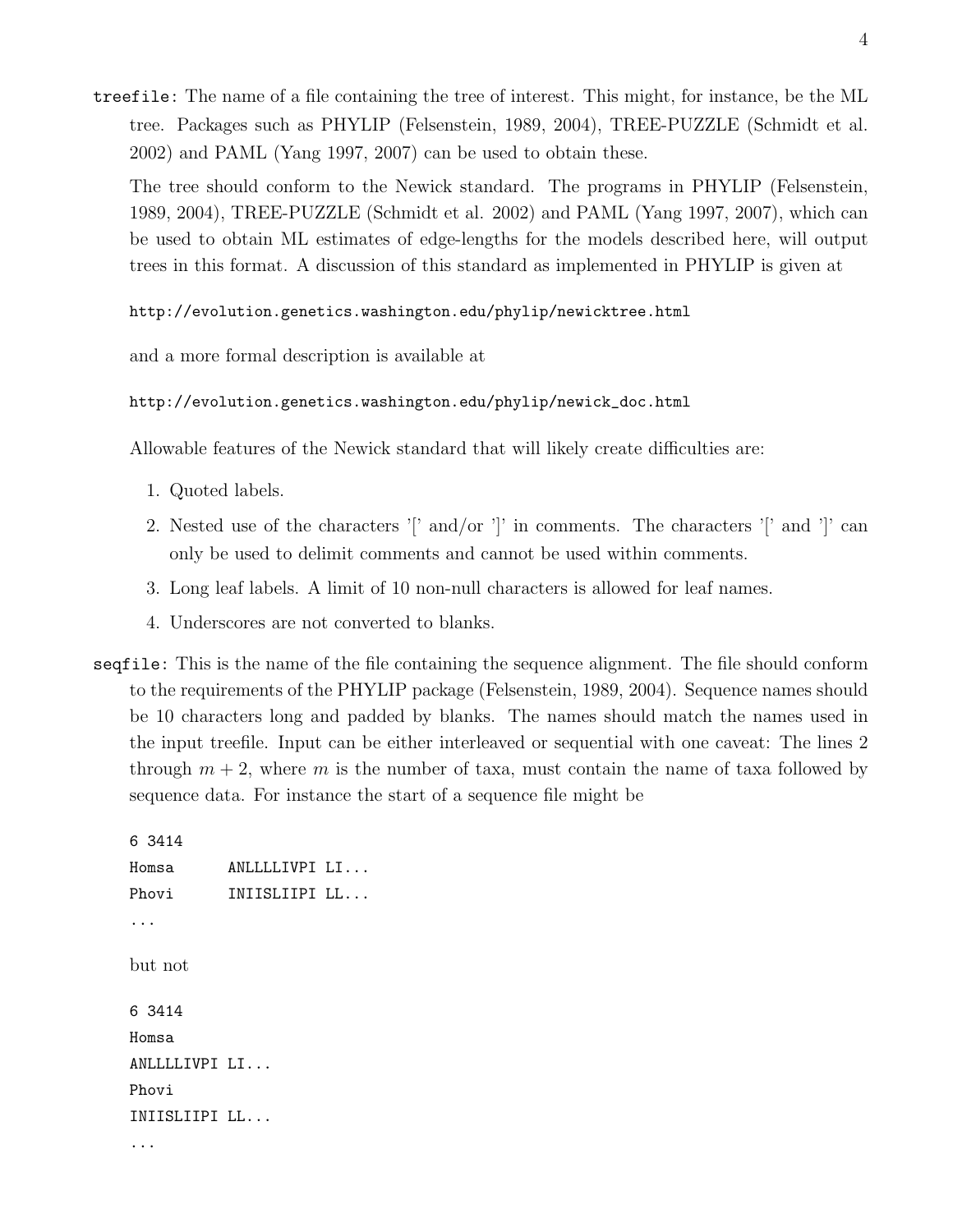which would be allowed under the sequential format by PHYLIP.

Additional information is available at

http://evolution.genetics.washington.edu/phylip/doc/sequence.html

- nchar: An optional integer indicating that the model was for nucleotide data (nchar  $= 4$ ) or amino acid data ( $nchar = 20$ ). The default value is 4.
- model: An integer code for the substitution model. For nucleotide data ( $nchar = 4$ ), the models currently implemented are

| model            | Model |
|------------------|-------|
| $\left( \right)$ | JС    |
| 2                | F81   |
| 3                | F84   |
| 4                | HKY   |
|                  | GTR.  |

and for amino acid data ( $nchar = 20$ ) the models currently implemented are

| model | Model           |
|-------|-----------------|
| 0     | Poisson         |
| 1     | Proportional    |
| 2     | Empirical       |
| 3     | $Empirical + F$ |
| Q     | <b>REVaa</b>    |

The documentation for the PAML package gives a good description of the models listed and can fit all of them.

The GTR and REVaa models refer to the most general time-reversible models in the nucleotide and amino acid case, respectively. The Poisson and Proportional models are the analogues of the JC and F81 models for amino acid data. The Poisson and Proportional models have substitution probabilities

$$
P_{ij}(t) = \begin{cases} \pi_j + (1 - \pi_j) \exp[-\mu t] & \text{if } i = j \\ \pi_j - \pi_j \exp[-\mu t] & \text{otherwise} \end{cases}
$$

where  $\mu = \left[\sum \pi_i(1 - \pi_i)\right]^{-1}$  and  $\pi_j$  gives the stationary of the *j*th amino acid. In the Poisson model, the frequencies are all 1/20

When  $model = 2$  or 3 an empirical model is fit. The model is specified by the variable aaRatefile. When model  $= 2$ , the stationary frequencies are the stationary frequencies of the specified empirical model.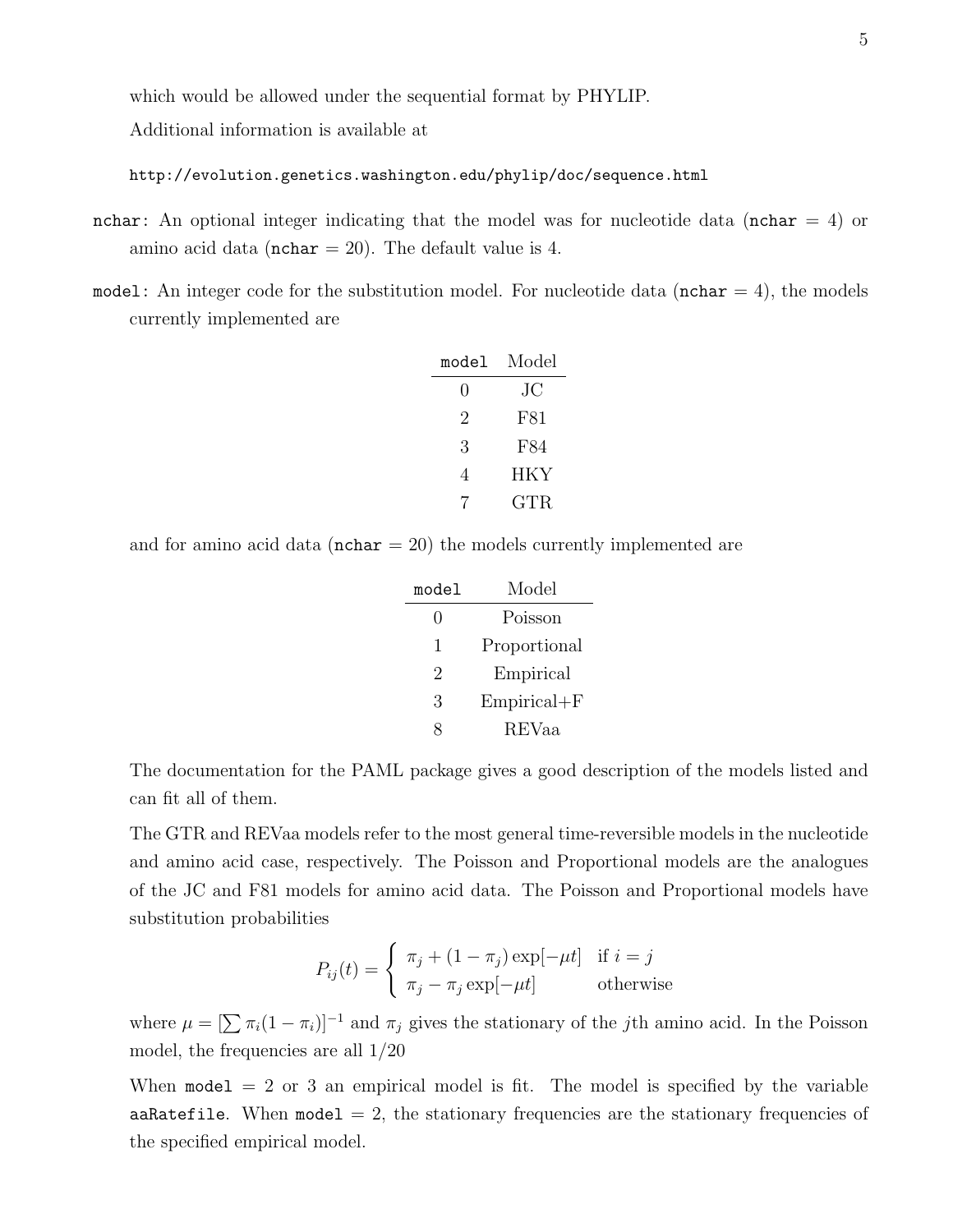When  $\texttt{model} = 3$ , the stationary frequencies are determined as the frequencies of the character states in the sequence data in seqfile. In this case, the empirical model is used to specify the exchangeabilities. The exchangeability of amino acid  $i$  and  $j$  is defined as

$$
S_{ij} = Q_{ij}/\pi_j
$$

where, for the specified empirical model,  $Q_{ij}$  is the rate of substitution from i to j and  $\pi_j$  is the stationary frequency j. When model  $= 3$ , the rate of substitution from i to j is

$$
\tilde{Q}_{ij} = S_{ij}\tilde{\pi}_j
$$

where  $\tilde{\pi}_j$  is the frequency of j in the alignment.

aaRatefile: Only required for empirical amino acid models (model = 2 or 3 and nchar = 20). The name of the empirical model to fit. The models currently implemented are

|             |                  | dayhoff.dat Dayhoff or PAM Dayhoff et al. (1978) |
|-------------|------------------|--------------------------------------------------|
| jones.dat   | JTT              | Jones et al. $(1992)$                            |
| wag.dat     | WAG              | Whelan and Goldman (2001)                        |
| mtREV24.dat | $m$ t $REV$      | Adachi and Hasegawa (1996)                       |
| lg.dat      | $L$ $\mathbf{G}$ | Le and Gascuel $(2008)$                          |

The naming scheme was chosen to be consistent with PAML. However, aaRatefile is not actually the name of file, rather it identifies a model.

Qfile: Only required for the general time reversible model, GTR or REVaa (model  $= 7$ , nchar  $= 4$  or model  $= 8$ , nchar  $= 20$ . The name of a file containing the entries of the rate matrix separated by blanks.

For nucleotides the file should contain the entries

$$
\begin{array}{ccc}\nQ_{AA} & Q_{AC} & Q_{AG} & Q_{AT} \\
Q_{CA} & Q_{CC} & Q_{CG} & Q_{CT} \\
Q_{GA} & Q_{GC} & Q_{GG} & Q_{GT} \\
Q_{TA} & Q_{TC} & Q_{TG} & Q_{TT}\n\end{array}
$$

Here the (3,2) entry  $Q_{GC}$  gives the rate of substitution from G to C. The  $Q_{ii}$  satisfy that  $Q_{ii} = -\sum_{j\neq i} Q_{ij}$ . Note that this ordering differs from the T, C, A and G ordering of PAML. Amino acids are ordered alphabetically:

alanine, arginine, asparagine, aspartic, cysteine, glutamine, glutamic, glycine, histidine, isoleucine, leucine, lysine, methionine, phenylalanine, proline, serine, threonine, tryptophan, tyrosine, valine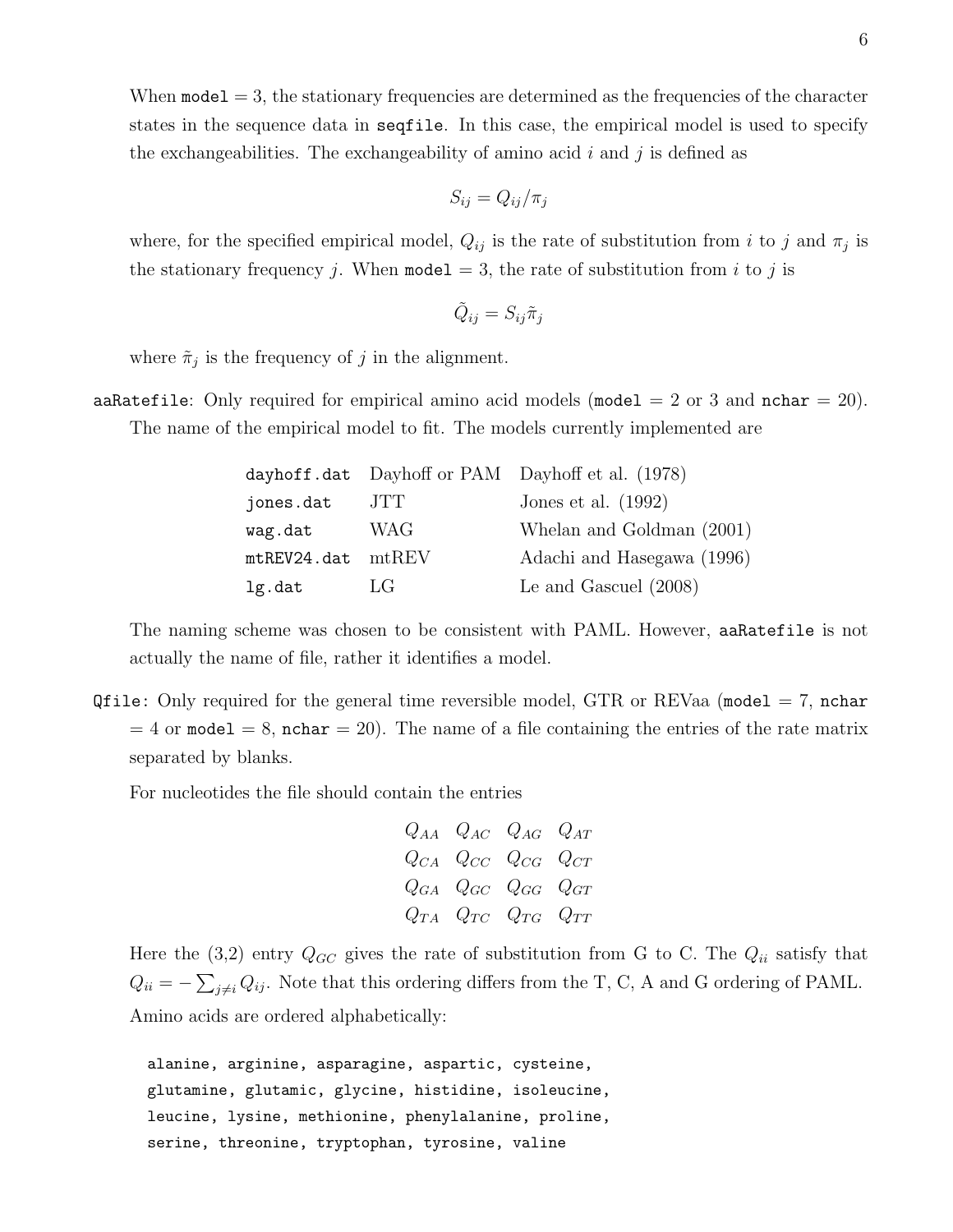which is the same ordering used by most phylogenetic packages including PAML, PHYLIP and TREE-PUZZLE.

kappa or ttratio: One of these is required for the F84 and HKY models (model  $=$  3 or 4 and nchar = 4). A real number giving the  $\kappa$  parameter for the model. The F84 model has a rate matrix proportional to

$$
\begin{bmatrix}\n\cdot & \pi_C & (1 + \kappa/\pi_R)\pi_G & \pi_T \\
\pi_A & \cdot & \pi_G & (1 + \kappa/\pi_Y)\pi_T \\
(1 + \kappa/\pi_R)\pi_A & \pi_C & \cdot & \pi_T \\
\pi_A & (1 + \kappa/\pi_Y)\pi_C & \pi_G & \cdot\n\end{bmatrix}
$$

where  $\pi_R = \pi_A + \pi_G$  and  $\pi_Y = \pi_C + \pi_T$ . The HKY model has a rate matrix proportional to

|                | $\pi_C$        | $K\pi_G$ | $\pi_T$        |
|----------------|----------------|----------|----------------|
| $\pi_A$        |                | $\pi_G$  | $\kappa \pi_T$ |
| $\kappa \pi_A$ | $\pi_C$        |          | $\pi_T$        |
| $\pi_A$        | $\kappa \pi_C$ | $\pi_G$  |                |

The transition-transversion ratio (turatio) is related to the  $\kappa$  parameter in the F84 model through

$$
R = \kappa \times \frac{\pi_A \pi_G/\pi_R + \pi_C \pi_T/\pi_Y}{\pi_R \pi_Y} + \frac{\pi_A \pi_G + \pi_C \pi_T}{\pi_R \pi_Y}
$$

where  $\pi_R = \pi_A + \pi_G$  and  $\pi_Y = \pi_C + \pi_T$ . For the HKY model the relationship is

$$
R = \kappa \times \frac{\pi_A \pi_G + \pi_C \pi_T}{\pi_R \pi_Y}
$$

- nrate: Optionally used to specify the number of rates to use in fitting the DE and DGPE rate distributions. The default is 101.
- ub: Optionally used to specify an upper bound for the rates. The default it 10.0.

The nrate rates are equally spaced from 0 to ub. In the example, these were explicitly set to default values:

 $nrate = 101$  \* number of rates ub =  $10.0$  \* upper bound for rates

So that the 101 rates are  $0, 0.1, 0.2, \ldots$ 

DEest: An optional integer indicating whether DE estimation is required (DEest = 1) or not (DEest = 0). The default is 1.